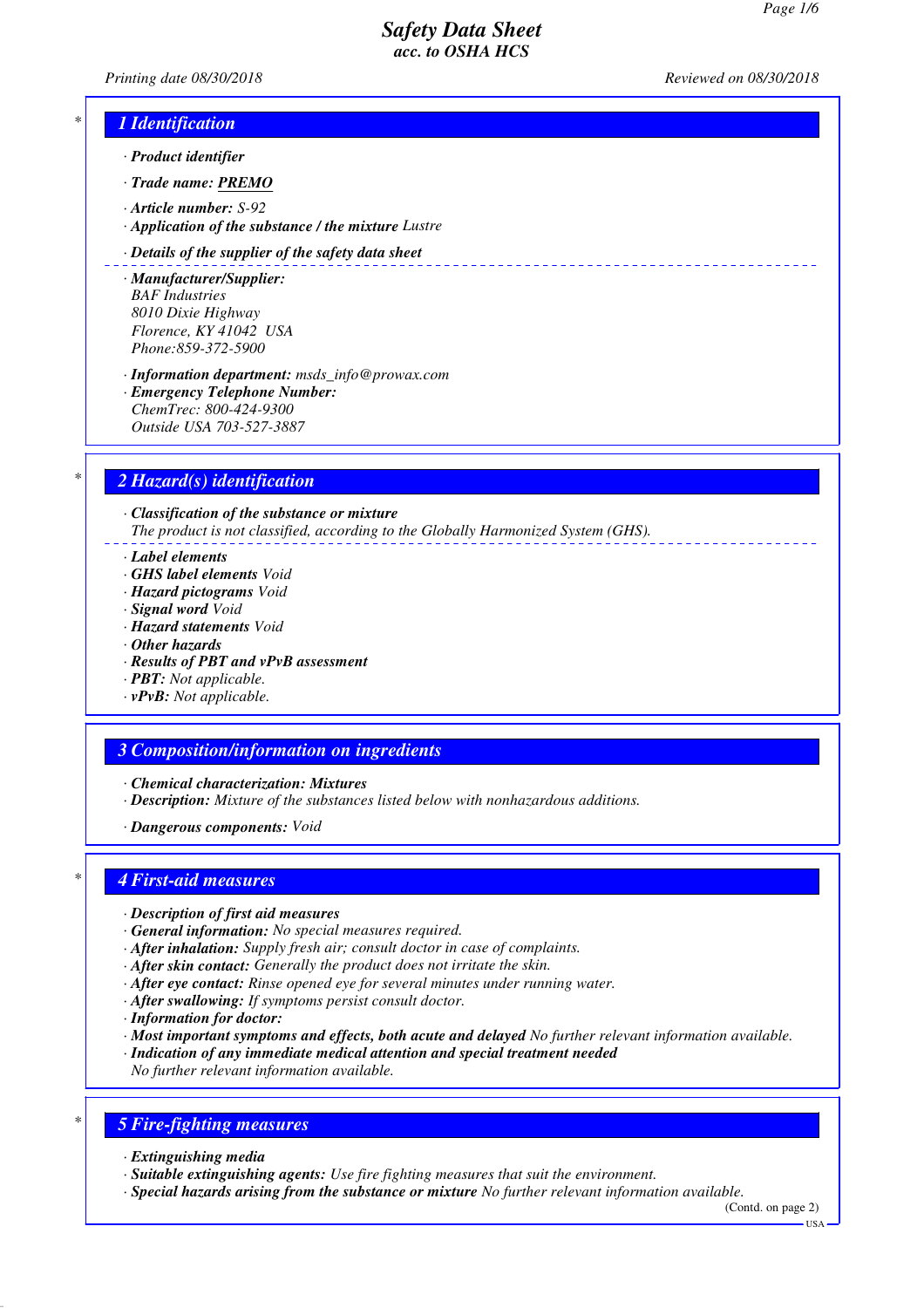*Printing date 08/30/2018 Reviewed on 08/30/2018*

(Contd. of page 1)

*Trade name: PREMO*

*· Advice for firefighters*

*· Protective equipment: No special measures required.*

### *\* 6 Accidental release measures*

*· Personal precautions, protective equipment and emergency procedures Not required.*

*· Environmental precautions:*

*Dilute with plenty of water.*

*Do not allow to enter sewers/ surface or ground water. · Methods and material for containment and cleaning up:*

*Absorb with liquid-binding material (sand, diatomite, acid binders, universal binders, sawdust).*

*· Reference to other sections*

*No dangerous substances are released.*

- *See Section 7 for information on safe handling.*
- *See Section 8 for information on personal protection equipment.*

*See Section 13 for disposal information.*

# *7 Handling and storage*

### *· Handling:*

- *· Precautions for safe handling No special measures required.*
- *· Information about protection against explosions and fires: No special measures required.*
- *· Conditions for safe storage, including any incompatibilities*
- *· Storage:*
- *· Requirements to be met by storerooms and receptacles: No special requirements.*
- *· Information about storage in one common storage facility: Not required.*
- *· Further information about storage conditions: None.*
- *· Specific end use(s) No further relevant information available.*

# *8 Exposure controls/personal protection*

- *· Additional information about design of technical systems: No further data; see item 7.*
- *· Control parameters*
- *· Components with limit values that require monitoring at the workplace:*
- *The product does not contain any relevant quantities of materials with critical values that have to be monitored at the workplace.*

*· Additional information: The lists that were valid during the creation were used as basis.*

- *· Exposure controls*
- *· Personal protective equipment:*
- *· General protective and hygienic measures:*
- *The usual precautionary measures for handling chemicals should be followed.*
- *· Breathing equipment: Not required.*
- *· Protection of hands:*

*The glove material has to be impermeable and resistant to the product/ the substance/ the preparation. Due to missing tests no recommendation to the glove material can be given for the product/ the preparation/ the chemical mixture.*

*Selection of the glove material on consideration of the penetration times, rates of diffusion and the degradation*

*· Material of gloves*

*The selection of the suitable gloves does not only depend on the material, but also on further marks of quality and varies from manufacturer to manufacturer. As the product is a preparation of several substances, the resistance of the glove material can not be calculated in advance and has therefore to be checked prior to the application.*

(Contd. on page 3)

 $-11S_A$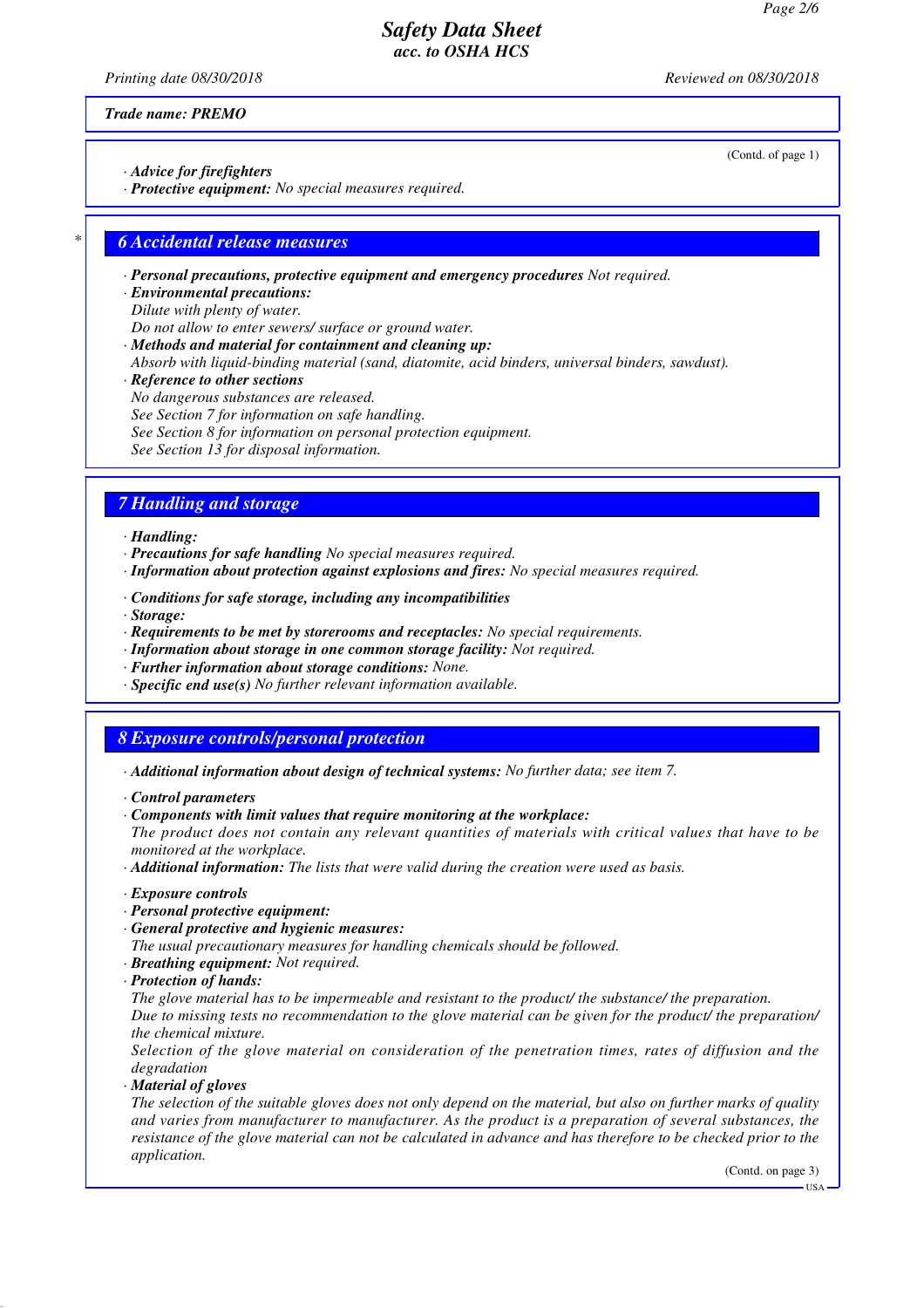(Contd. of page 2)

# *Safety Data Sheet acc. to OSHA HCS*

*Printing date 08/30/2018 Reviewed on 08/30/2018*

### *Trade name: PREMO*

*· Penetration time of glove material*

*The exact break through time has to be found out by the manufacturer of the protective gloves and has to be observed.*

*· Eye protection: Goggles recommended during refilling.*

# *\* 9 Physical and chemical properties*

| · Information on basic physical and chemical properties<br><b>General Information</b><br>$\cdot$ Appearance: |                                               |
|--------------------------------------------------------------------------------------------------------------|-----------------------------------------------|
| Form:                                                                                                        | Liquid                                        |
| Color:                                                                                                       | Pink                                          |
| $\cdot$ Odor:                                                                                                | Fruit-like                                    |
| Odor threshold:                                                                                              | Not determined.                               |
| $\cdot$ pH-value at 20 °C (68 °F):                                                                           | 7.8                                           |
| Change in condition<br><b>Melting point/Melting range:</b><br><b>Boiling point/Boiling range:</b>            | Undetermined.<br>100 °C (212 °F)              |
| · Flash point:                                                                                               | Not applicable.                               |
| · Flammability (solid, gaseous):                                                                             | Not applicable.                               |
| · Decomposition temperature:                                                                                 | Not determined.                               |
| · Auto igniting:                                                                                             | Product is not selfigniting.                  |
| · Danger of explosion:                                                                                       | Product does not present an explosion hazard. |
| · Explosion limits:                                                                                          |                                               |
| Lower:                                                                                                       | Not determined.                               |
| <b>Upper:</b>                                                                                                | Not determined.                               |
| $\cdot$ Vapor pressure at 20 °C (68 °F):                                                                     | 23 hPa (17.3 mm Hg)                           |
| $\cdot$ Density at 20 $\degree$ C (68 $\degree$ F):                                                          | 0.9946 $g/cm^3$ (8.2999 lbs/gal)              |
| · Relative density                                                                                           | Not determined.                               |
| · Vapor density                                                                                              | Not determined.                               |
| $\cdot$ Evaporation rate                                                                                     | Not determined.                               |
| · Solubility in / Miscibility with                                                                           |                                               |
| Water:                                                                                                       | Fully miscible.                               |
| · Partition coefficient (n-octanol/water): Not determined.                                                   |                                               |
| · Viscosity:                                                                                                 |                                               |
| Dynamic at 20 °C (68 °F):                                                                                    | $0$ mPas                                      |
| Kinematic:                                                                                                   | Not determined.                               |
| · Solvent content:                                                                                           |                                               |
| Water:                                                                                                       | 65.9%                                         |
| <b>VOC</b> content:                                                                                          | $0.00 \%$                                     |
|                                                                                                              | $0.0$ g/l / 0.00 lb/gal                       |
| <b>Solids content:</b>                                                                                       | 21.8%                                         |
| $·$ Other information                                                                                        | No further relevant information available.    |
|                                                                                                              |                                               |

# *\* 10 Stability and reactivity*

*· Reactivity No further relevant information available.*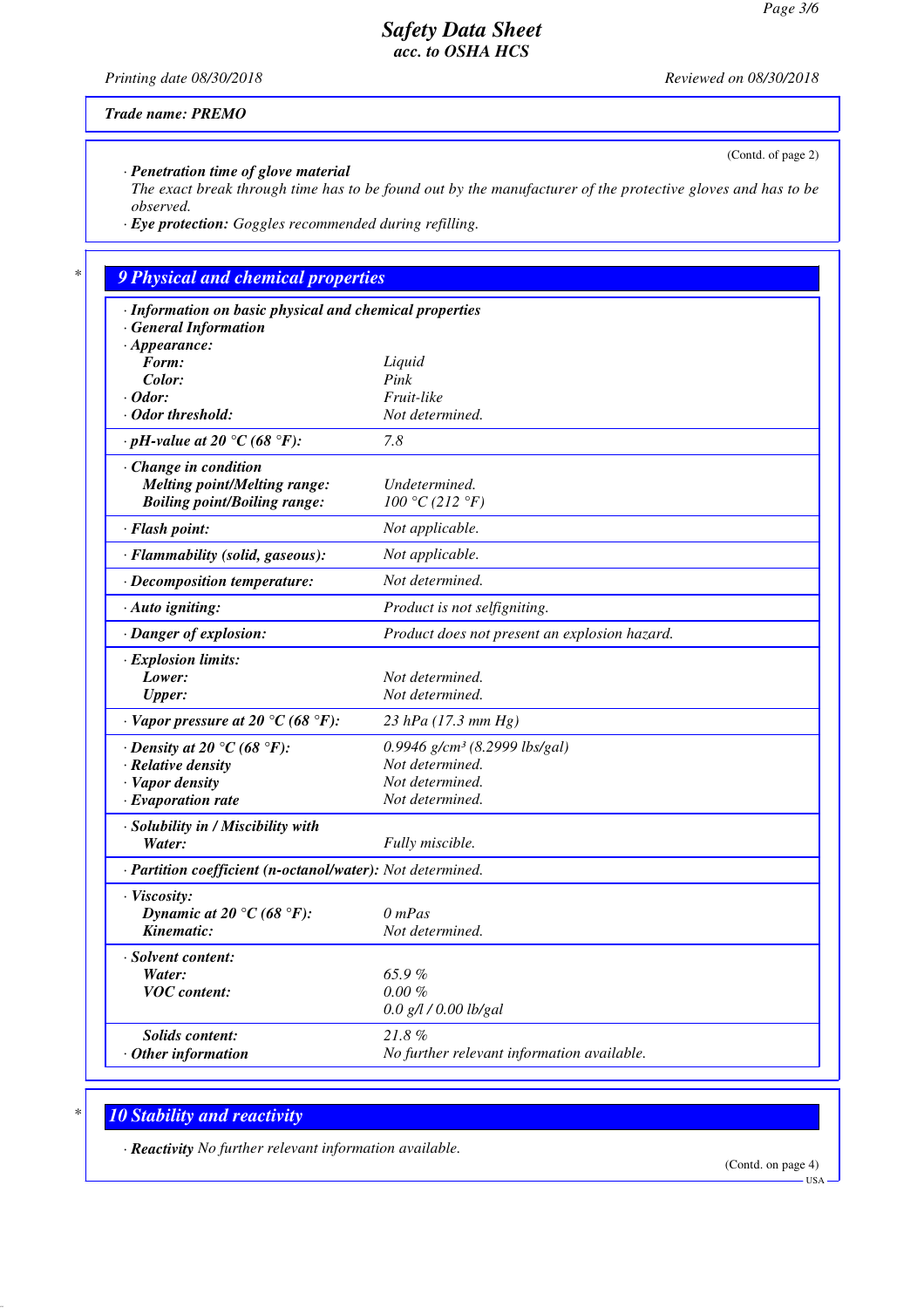*Printing date 08/30/2018 Reviewed on 08/30/2018*

(Contd. of page 3)

*Trade name: PREMO*

- *· Chemical stability*
- *· Thermal decomposition / conditions to be avoided: No decomposition if used according to specifications.*
- *· Possibility of hazardous reactions No dangerous reactions known.*
- *· Conditions to avoid No further relevant information available.*
- *· Incompatible materials: No further relevant information available.*
- *· Hazardous decomposition products: No dangerous decomposition products known.*

### *\* 11 Toxicological information*

- *· Information on toxicological effects*
- *· Acute toxicity:*
- *· Primary irritant effect:*
- *· on the skin: No irritant effect.*
- *· on the eye: No irritating effect.*
- *· Sensitization: No sensitizing effects known.*
- *· Additional toxicological information:*
- *The product is not subject to classification according to internally approved calculation methods for preparations:*

*When used and handled according to specifications, the product does not have any harmful effects according to our experience and the information provided to us.*

*· Carcinogenic categories*

*· IARC (International Agency for Research on Cancer)*

*None of the ingredients is listed.*

#### *· NTP (National Toxicology Program)*

*None of the ingredients is listed.*

*· OSHA-Ca (Occupational Safety & Health Administration)*

*None of the ingredients is listed.*

# *\* 12 Ecological information*

- *· Toxicity*
- *· Aquatic toxicity: No further relevant information available.*
- *· Persistence and degradability No further relevant information available.*
- *· Behavior in environmental systems:*
- *· Bioaccumulative potential No further relevant information available.*
- *· Mobility in soil No further relevant information available.*
- *· Additional ecological information:*
- *· General notes:*
- *Water hazard class 1 (Self-assessment): slightly hazardous for water*

*Do not allow undiluted product or large quantities of it to reach ground water, water course or sewage system.*

- *· Results of PBT and vPvB assessment*
- *· PBT: Not applicable.*
- *· vPvB: Not applicable.*
- *· Other adverse effects No further relevant information available.*

### *13 Disposal considerations*

- *· Waste treatment methods*
- *· Recommendation: Smaller quantities can be disposed of with household waste.*
- *· Uncleaned packagings:*
- *· Recommendation: Disposal must be made according to official regulations.*

(Contd. on page 5)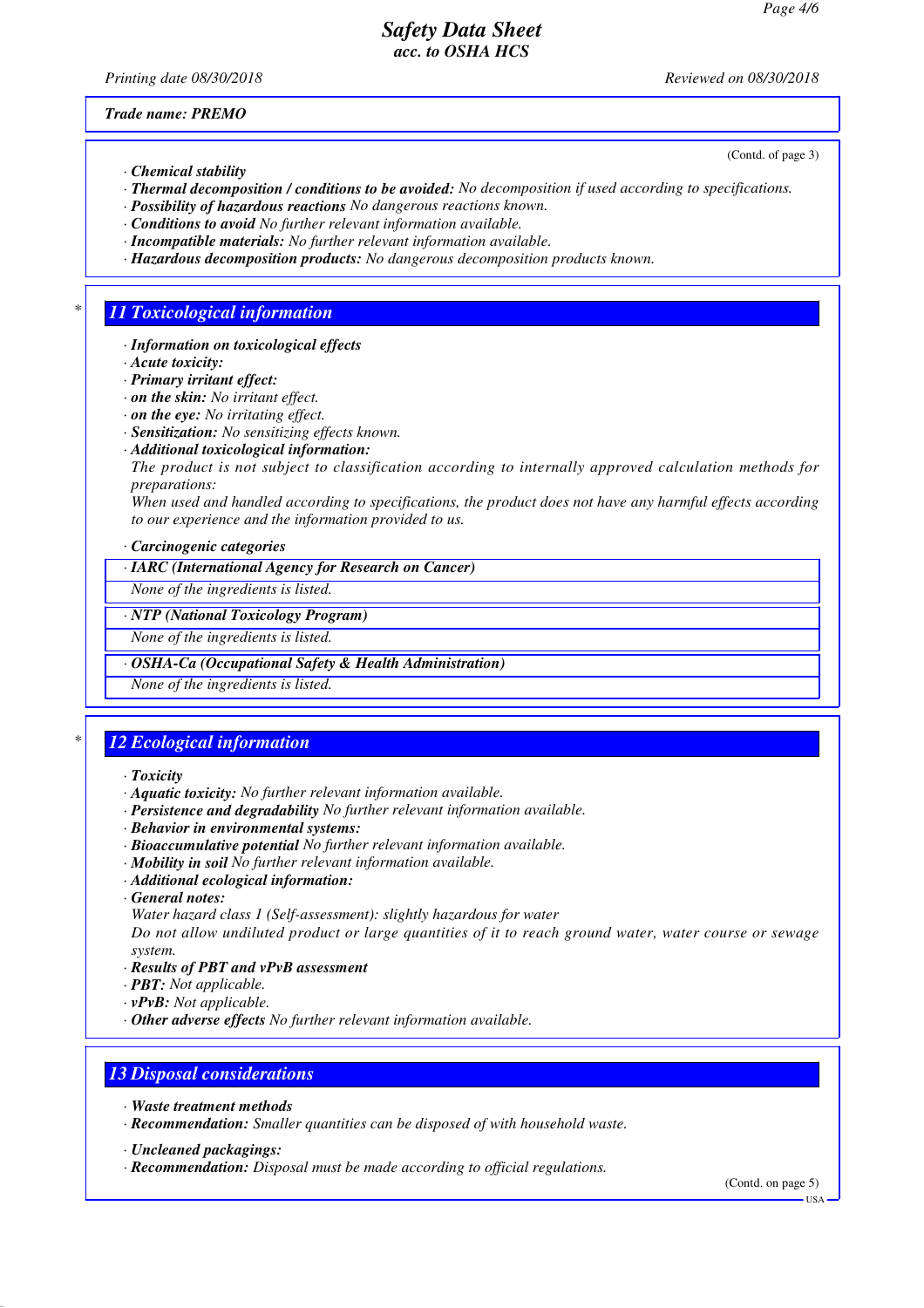*Printing date 08/30/2018 Reviewed on 08/30/2018*

(Contd. of page 4)

### *Trade name: PREMO*

*· Recommended cleansing agent: Water, if necessary with cleansing agents.*

| $\cdot$ UN-Number                            |                 |
|----------------------------------------------|-----------------|
| · DOT, ADR, ADN, IMDG, IATA                  | Void            |
| · UN proper shipping name                    |                 |
| · DOT, ADR, ADN, IMDG, IATA                  | Void            |
| $\cdot$ Transport hazard class(es)           |                 |
| · DOT, ADR, ADN, IMDG, IATA                  |                 |
| · Class                                      | Void            |
| · Packing group                              |                 |
| · DOT, ADR, IMDG, IATA                       | Void            |
| · Environmental hazards:                     |                 |
| · Marine pollutant:                          | No              |
| · Special precautions for user               | Not applicable. |
| · Transport in bulk according to Annex II of |                 |
| <b>MARPOL73/78 and the IBC Code</b>          | Not applicable. |
| · UN "Model Regulation":                     | Void            |

### *\* 15 Regulatory information*

*· Safety, health and environmental regulations/legislation specific for the substance or mixture · Sara*

*· Section 355 (extremely hazardous substances):*

*None of the ingredients is listed.*

*· Section 313 (Specific toxic chemical listings):*

*52-51-7 bronopol (INN)*

*· TSCA (Toxic Substances Control Act) All ingredients are listed*

*· Proposition 65*

*· Chemicals known to cause cancer:*

*None of the ingredients is listed.*

*· Chemicals known to cause reproductive toxicity for females:*

*None of the ingredients is listed.*

*· Chemicals known to cause reproductive toxicity for males:*

*None of the ingredients is listed.*

*· Chemicals known to cause developmental toxicity:*

*None of the ingredients is listed.*

*· Carcinogenic categories*

*· EPA (Environmental Protection Agency)*

*None of the ingredients is listed.*

*· TLV (Threshold Limit Value established by ACGIH)*

*None of the ingredients is listed.*

*· NIOSH-Ca (National Institute for Occupational Safety and Health)*

*None of the ingredients is listed.*

*· GHS label elements Void*

(Contd. on page 6)

 $-<sub>USA</sub>$